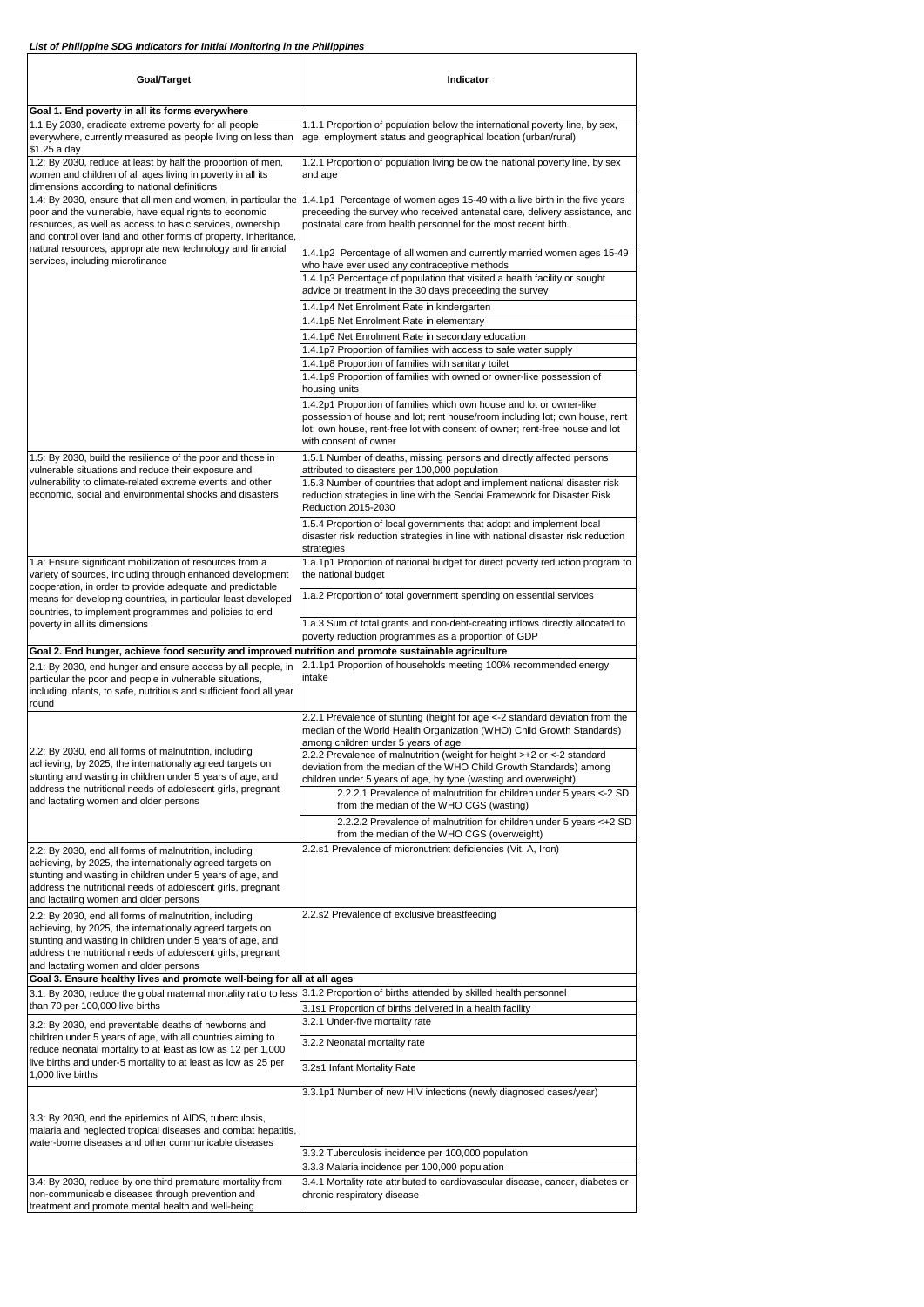| Goal/Target                                                                                                                                                                                                                                                                                                                                                         | Indicator                                                                                                                                                                                                                                                                                            |
|---------------------------------------------------------------------------------------------------------------------------------------------------------------------------------------------------------------------------------------------------------------------------------------------------------------------------------------------------------------------|------------------------------------------------------------------------------------------------------------------------------------------------------------------------------------------------------------------------------------------------------------------------------------------------------|
| 3.5: Strengthen the prevention and treatment of substance<br>abuse, including narcotic drug abuse and harmful use of<br>alcohol                                                                                                                                                                                                                                     | 3.5.1p1 Percentage of drug abuse cases or drug users who completed<br>treatment                                                                                                                                                                                                                      |
|                                                                                                                                                                                                                                                                                                                                                                     | 3.5.2 Harmful use of alcohol, defined according to the national context as<br>alcohol per capita consumption (aged 15 years and older) within a calendar                                                                                                                                             |
| 3.6: By 2020, halve the number of global deaths and injuries<br>from road traffic accidents                                                                                                                                                                                                                                                                         | year in litres of pure alcohol<br>3.6.1 Death rate due to road road traffic accidents per 100,000 population                                                                                                                                                                                         |
| 3.7: By 2030, ensure universal access to sexual and<br>reproductive health-care services, including for family<br>planning, information and education, and the integration of<br>reproductive health into national strategies and programmes                                                                                                                        | 3.7.1 Proportion of women of reproductive age (aged 15-49 years) who have<br>their need for family planning satisfied [provided] with modern methods                                                                                                                                                 |
|                                                                                                                                                                                                                                                                                                                                                                     | 3.7.2 Adolescent aged 15-19 years birth rate per 1,000 women in that age<br>group                                                                                                                                                                                                                    |
| 3.8: Achieve universal health coverage, including financial risk                                                                                                                                                                                                                                                                                                    | 3.7s1 Contraceptive Prevalence Rate<br>3.8.2 Number of people covered by health insurance or a public health                                                                                                                                                                                         |
| protection, access to quality essential health-care services<br>and access to safe, effective, quality and affordable essential<br>medicines and vaccines for all                                                                                                                                                                                                   | system per 1,000 population<br>3.8s1 Percent of population covered by the social health insurance<br>3.8.s2 Out-of-pocket health spending as percentage of total health                                                                                                                              |
| 3.9: By 2030, substantially reduce the number of deaths and<br>illnesses from hazardous chemicals and air, water and soil<br>pollution and contamination                                                                                                                                                                                                            | expenditure<br>3.9.3 Mortality rate attributed to unintentional poisoning                                                                                                                                                                                                                            |
| Strengthen the implementation of the World Health<br>3.a<br>Organization Framework Convention on Tobacco Control in                                                                                                                                                                                                                                                 | 3.a.1 Age-standardized prevalence of current tobacco use among persons<br>aged 15 years and older                                                                                                                                                                                                    |
| all countries, as appropriate.                                                                                                                                                                                                                                                                                                                                      | 3.a.s1 Prevalence of current tobacco use                                                                                                                                                                                                                                                             |
| 3.b: Support the research and development of vaccines and<br>medicines for the communicable and non-communicable<br>diseases that primarily affect developing countries, provide<br>access to affordable essential medicines and vaccines, in                                                                                                                       | 3.b.1p1 Proportion of fully immunized children                                                                                                                                                                                                                                                       |
| accordance with the Doha Declaration on the TRIPS<br>Agreement and Public Health, which affirms the right of<br>developing countries to use to the full the provisions in the<br>Agreement on Trade-Related Aspects of Intellectual Property<br>Rights regarding flexibilities to protect public health, and, in<br>particular, provide access to medicines for all | 3.b.3p1 Percentage of public health facilities properly stocked with selected<br>essential medicines                                                                                                                                                                                                 |
| Goal 4. Ensure inclusive and equitable quality education and promote lifelong learning opportunities for all                                                                                                                                                                                                                                                        |                                                                                                                                                                                                                                                                                                      |
| 4.1: By 2030, ensure that all girls and boys complete free,<br>equitable and quality primary and secondary education<br>leading to relevant and effective learning outcomes                                                                                                                                                                                         | 4.1.1 Proportion of children and young people: (a) in grades 2/3; (b) at the<br>end of primary; and (c) at the end of lower secondary achieving at least a<br>minimum proficiency level in (i) reading and (ii) mathematics, by sex                                                                  |
|                                                                                                                                                                                                                                                                                                                                                                     | 4.1.s1 Completion Rate<br>4.1.s2 Cohort Survival Rate                                                                                                                                                                                                                                                |
| 4.2: By 2030, ensure that all girls and boys have access to                                                                                                                                                                                                                                                                                                         | 4.1.s3 Dropout Rate or School Leavers Rate<br>4.2.2 Participation rate in organized learning (one year before the official                                                                                                                                                                           |
| quality early childhood development, care and pre-primary<br>education so that they are ready for primary education                                                                                                                                                                                                                                                 | primary entry age), by sex                                                                                                                                                                                                                                                                           |
| 4.3: By 2030, ensure equal access for all women and men to<br>affordable and quality technical, vocational and tertiary                                                                                                                                                                                                                                             | 4.3.1 Participation rate of youth in formal and non-formal education and<br>training in the previous 12 months, by sex                                                                                                                                                                               |
| education, including university                                                                                                                                                                                                                                                                                                                                     | 4.3.s1 Net Enrolment Rate in elementary education<br>4.3.s2 Net Enrolment Rate in secondary education                                                                                                                                                                                                |
|                                                                                                                                                                                                                                                                                                                                                                     | 4.3.s3 Passing rate in licensure exam (HEd)<br>4.3.s4 Certification rate (TVET)                                                                                                                                                                                                                      |
| 4.4: By 2030, substantially increase the number of youth and<br>adults who have relevant skills, including technical and<br>vocational skills, for employment, decent jobs and<br>entrepreneurship                                                                                                                                                                  | 4.4.1p1 Proportion of population with exposure to internet                                                                                                                                                                                                                                           |
| 4.5: By 2030, eliminate gender disparities in education and<br>ensure equal access to all levels of education and vocational<br>training for the vulnerable, including persons with disabilities,<br>indigenous peoples and children in vulnerable situations                                                                                                       | 4.5.1 Parity indices (female/male, rural/urban, bottom/top wealth quintile and<br>others such as disability status, indigenous peoples and conflict-affected, as<br>data become available) for all education indicators on this list that can be<br>disaggregated                                    |
| 4.6: By 2030, ensure that all youth and a substantial<br>proportion of adults, both men and women, achieve literacy<br>and numeracy                                                                                                                                                                                                                                 | 4.6.1 Percentage of population in a given age group achieving at least a<br>fixed level of proficiency in functional (a) literacy and (b) numeracy skills, by<br>sex                                                                                                                                 |
| 4.a: Build and upgrade education facilities that are child,<br>disability and gender sensitive and provide safe, non-violent,<br>inclusive and effective learning environments for al                                                                                                                                                                               | 4.a.1 Proportion of schools with access to: (a) electricity; (b) the Internet for<br>pedagogical purposes; (c) computers for pedagogical purposes; (f) single-<br>sex basic sanitation facilities; and (g) basic handwashing facilities (as per the<br>WASH indicator definitions)                   |
| 4.c: By 2030, substantially increase the supply of qualified<br>teachers, including through international cooperation for                                                                                                                                                                                                                                           | 4.c.s1 Faculty qualification (HEd)                                                                                                                                                                                                                                                                   |
| teacher training in developing countries, especially least<br>developed countries and small island developing States                                                                                                                                                                                                                                                | 4.c.s2 Number of TVET trainers trained                                                                                                                                                                                                                                                               |
| Goal 5. Achieve gender equality and empower all women and girls<br>5.1: End all forms of discrimination against all women and<br>girls everywhere.                                                                                                                                                                                                                  | 5.1.1 Whether or not legal frameworks are in place to promote, enforce and<br>monitor equality and non-discrimination on the basis of sex                                                                                                                                                            |
| in the public and private spheres, including trafficking and<br>sexual and other types of exploitation.                                                                                                                                                                                                                                                             | 5.2: Eliminate all forms of violence against all women and girls 5.2.1 Proportion of ever-partnered women and girls aged 15 years and<br>older subjected to physical, sexual or psychological violence by a current or<br>former intimate partner in the previous 12 months, by form of violence and |
|                                                                                                                                                                                                                                                                                                                                                                     | by age<br>5.2.2 Proportion of women and girls aged 15 years and older subjected to<br>sexual violence by persons other than an intimate partner in the previous<br>12 months, by age and place of occurrence                                                                                         |
|                                                                                                                                                                                                                                                                                                                                                                     | 5.2.s1 Number of reported gender-based violence cases (includes e-VAW)<br>5.2.s2 Number of reported abuse cases for women and children                                                                                                                                                               |
|                                                                                                                                                                                                                                                                                                                                                                     |                                                                                                                                                                                                                                                                                                      |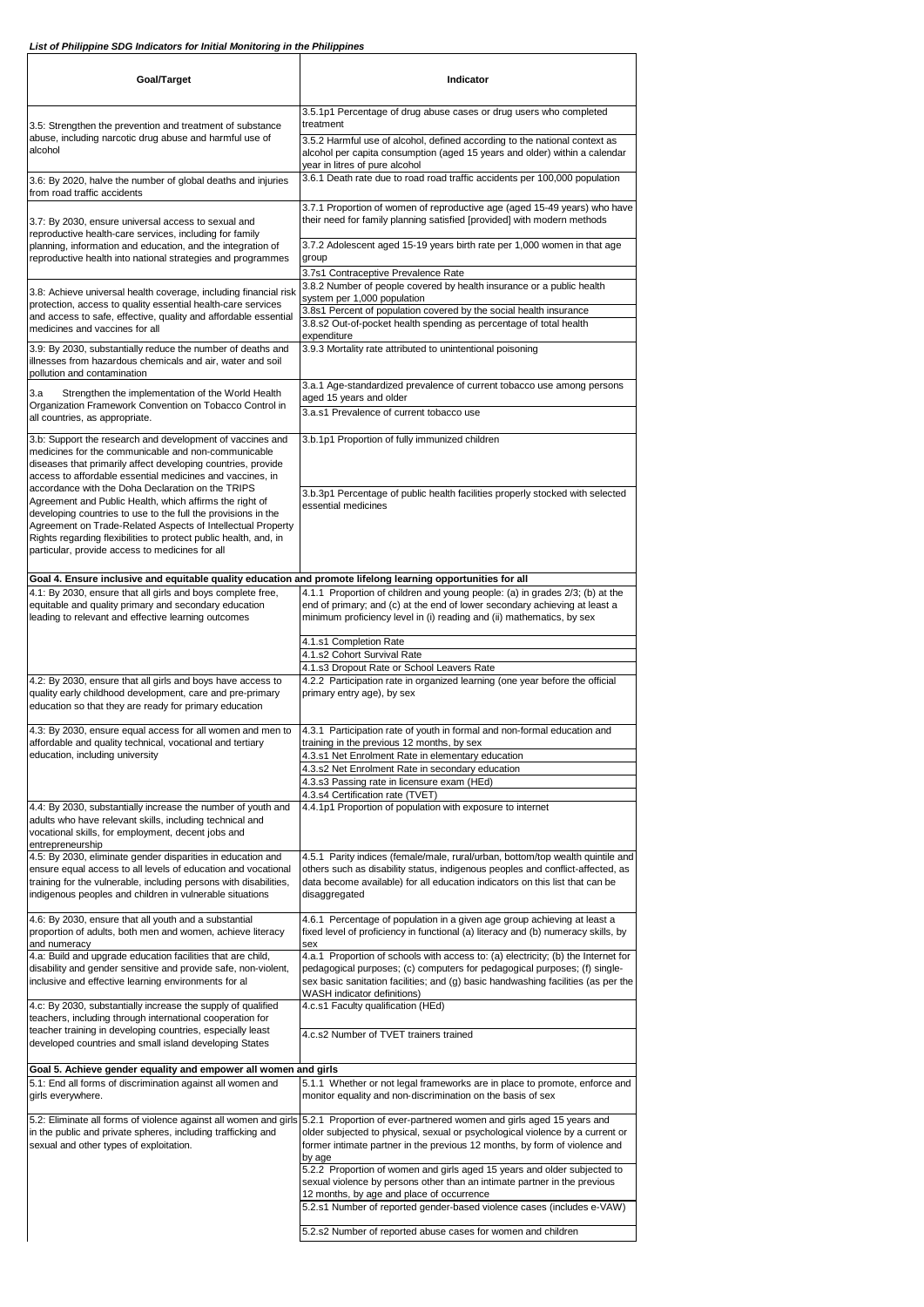| Goal/Target                                                                                                                                                                                                                                                                                        | Indicator                                                                                                                                                                                                                                                                                                                                                                                          |
|----------------------------------------------------------------------------------------------------------------------------------------------------------------------------------------------------------------------------------------------------------------------------------------------------|----------------------------------------------------------------------------------------------------------------------------------------------------------------------------------------------------------------------------------------------------------------------------------------------------------------------------------------------------------------------------------------------------|
|                                                                                                                                                                                                                                                                                                    | 5.2.s3 Number of cases served by Department of Social Welfare and<br>Development (DSWD) on violence against women and child abuse                                                                                                                                                                                                                                                                  |
| 5.3: Eliminate all harmful practices, such as child, early and<br>forced marriage and female genital mutilation<br>5.5: Ensure women's full and effective participation and equal<br>opportunities for leadership at all levels of decision-making in<br>political, economic and public life.      | 5.3.1 Proportion of women aged 20-24 years who were married or in a<br>union before age 15 and before age 18<br>5.5.1 Proportion of seats held by women in (a) national parliaments and (b)<br>local governments<br>5.5.2 Proportion of women in managerial positions<br>5.5.s1 Percentage of firms owned by women (through business permits and                                                   |
| 5.6: Ensure universal access to sexual and reproductive<br>health and reproductive rights as agreed in accordance with<br>the Programme of Action of the International Conference on<br>Population and Development and the Beijing Platform of<br>Action and the outcome documents of their review | licences system)<br>5.6.2 Number of countries with laws and regulations that guarantee full and<br>equal access to women and men aged 15 years and older to sexual and<br>reproductive health care, information and education                                                                                                                                                                      |
| conferences<br>5.a: Undertake reforms to give women equal rights to<br>economic resources, as well as access to ownership and<br>control over land and other forms of property, financial<br>services, inheritance and natural resources, in accordance<br>with national laws                      | 5.a.1p1 Number agricultural and residential land free patents issued to<br>women and men<br>5.a.1p2 Number of holders of emancipation patents and certificates of land<br>ownership, certificate of ancestral land titles (CALTs), certificate of ancestral<br>domain titles (CADTs) by sex, stewardship<br>5.a.1p3 Number of women beneficiaries with secured land tenure in<br>Residential areas |
| 5.c: Adopt and strengthen sound policies and enforceable<br>legislation for the promotion of gender equality and the<br>empowerment of all women and girls at all levels                                                                                                                           | 5.c.1 Proportion of countries with systems to track and make public<br>allocations for gender equality and women's empowerment                                                                                                                                                                                                                                                                     |
| Goal 6. Ensure availability and sustainable management of water and sanitation for all<br>6.3: By 2030, improve water quality by reducing pollution,                                                                                                                                               | 6.3.1p1 Volume of wastewater treated (industries)                                                                                                                                                                                                                                                                                                                                                  |
| eliminating dumping and minimizing release of hazardous<br>chemicals and materials, halving the proportion of untreated<br>wastewater and substantially increasing recycling and safe<br>reuse globally                                                                                            | 6.3.2p1 Proportion of monitored bodies of water with good ambient water<br>quality                                                                                                                                                                                                                                                                                                                 |
| 6.4: By 2030, substantially increase water-use efficiency<br>across all sectors and ensure sustainable withdrawals and<br>supply of freshwater to address water scarcity and<br>substantially reduce the number of people suffering from<br>water scarcity                                         | 6.4.2 Level of water stress: freshwater withdrawal as a proportion of<br>available freshwater resources                                                                                                                                                                                                                                                                                            |
| 6.5: By 2030, implement integrated water resources<br>management at all levels, including through transboundary<br>cooperation as appropriate                                                                                                                                                      | 6.5.1p1 Percentage of implementation of programs and projects identified in<br>the Integrated River Basin Master Plans (IRBMP)                                                                                                                                                                                                                                                                     |
| 6.a: By 2030, expand international cooperation and capacity-<br>building support to developing countries in water- and<br>sanitation-related activities and programmes, including water<br>harvesting, desalination, water efficiency, wastewater<br>treatment, recycling and reuse technologies   | 6.a.1 Amount of water- and sanitation-related official development<br>assistance that is part of a government-coordinated spending plan                                                                                                                                                                                                                                                            |
| 6.b: Support and strengthen the participation of local<br>communities in improving water and sanitation management                                                                                                                                                                                 | 6.b.1 Proportion of local administrative units with established and<br>operational policies and procedures for participation of local communities in<br>water and sanitation management<br>6.b.s1. Number of functional WASH councils/ committees in LGUs                                                                                                                                          |
| Goal 7. Ensure access to affordable, reliable, sustainable and modern energy for all                                                                                                                                                                                                               | 6.b.s2 Number of local WASH ordinances strengthening WASH governance<br>in the communities                                                                                                                                                                                                                                                                                                         |
| 7.1: By 2030, ensure universal access to affordable, reliable                                                                                                                                                                                                                                      | 7.1.1 Proportion of population with access to electricity                                                                                                                                                                                                                                                                                                                                          |
| and modern energy services<br>7.2 By 2030, increase substantially the share of renewable                                                                                                                                                                                                           | 7.1.2 Proportion of population with primary reliance on clean fuels and<br>technology<br>7.2.1 Renewable energy share in the total final energy consumption                                                                                                                                                                                                                                        |
| energy in the global energy mix<br>7.3 By 2030, double the global rate of improvement in energy                                                                                                                                                                                                    | 7.3.1 Energy intensity measured in terms of primary energy and GDP                                                                                                                                                                                                                                                                                                                                 |
| efficiency                                                                                                                                                                                                                                                                                         | Goal 8. Promote sustained, inclusive and sustainable economic growth, full and productive employment and decent work for all                                                                                                                                                                                                                                                                       |
| 8.1 Sustain per capita economic growth in accordance with<br>national circumstances and, in particular, at least 7 per cent<br>gross domestic product growth per annum in the least<br>developed countries                                                                                         | 8.1.1 Annual growth rate of real GDP per capita                                                                                                                                                                                                                                                                                                                                                    |
| 8.2 Achieve higher levels of economic productivity through<br>diversification, technological upgrading and innovation,<br>including through a focus on high-value added and labour-<br>intensive sectors                                                                                           | 8.2.1 Annual growth rate of real GDP per employed person                                                                                                                                                                                                                                                                                                                                           |
| 8.5: By 2030, achieve full and productive employment and<br>decent work for all women and men, including for young<br>people and persons with disabilities, and equal pay for work of<br>equal value                                                                                               | 8.5.2 Unemployment rate, by sex, age and persons with disabilities                                                                                                                                                                                                                                                                                                                                 |
| 8.6: By 2020, substantially reduce the proportion of youth not<br>in employment, education or training                                                                                                                                                                                             | 8.6.1 Proportion of youth (aged 15-24 years) not in education, employment<br>or training                                                                                                                                                                                                                                                                                                           |
| 8.8: Protect labour rights and promote safe and secure<br>working environments for all workers, including migrant<br>workers, in particular women migrants, and those in<br>precarious employment                                                                                                  | 8.8.1 Frequency rates of fatal and non-fatal occupational injuries, by sex<br>and migrant status                                                                                                                                                                                                                                                                                                   |
| 8.9 By 2030, devise and implement policies to promote<br>sustainable tourism that creates jobs and promotes local<br>culture and products                                                                                                                                                          | 8.9.1.p1 Tourism direct GVA as a proportion of total GDP and in growth rate                                                                                                                                                                                                                                                                                                                        |
|                                                                                                                                                                                                                                                                                                    | 8.9.2p1 Proportion of employed in tourism out of total employed                                                                                                                                                                                                                                                                                                                                    |
| 8.10 Strengthen the capacity of domestic financial institutions<br>to annourana and avnand annose to hanking incurance and                                                                                                                                                                         | 8.10.1 (a) Number of commercial bank branches per 100,000 adults and (b)<br>number of automated teller machines (ATMs) per 100,000 adults                                                                                                                                                                                                                                                          |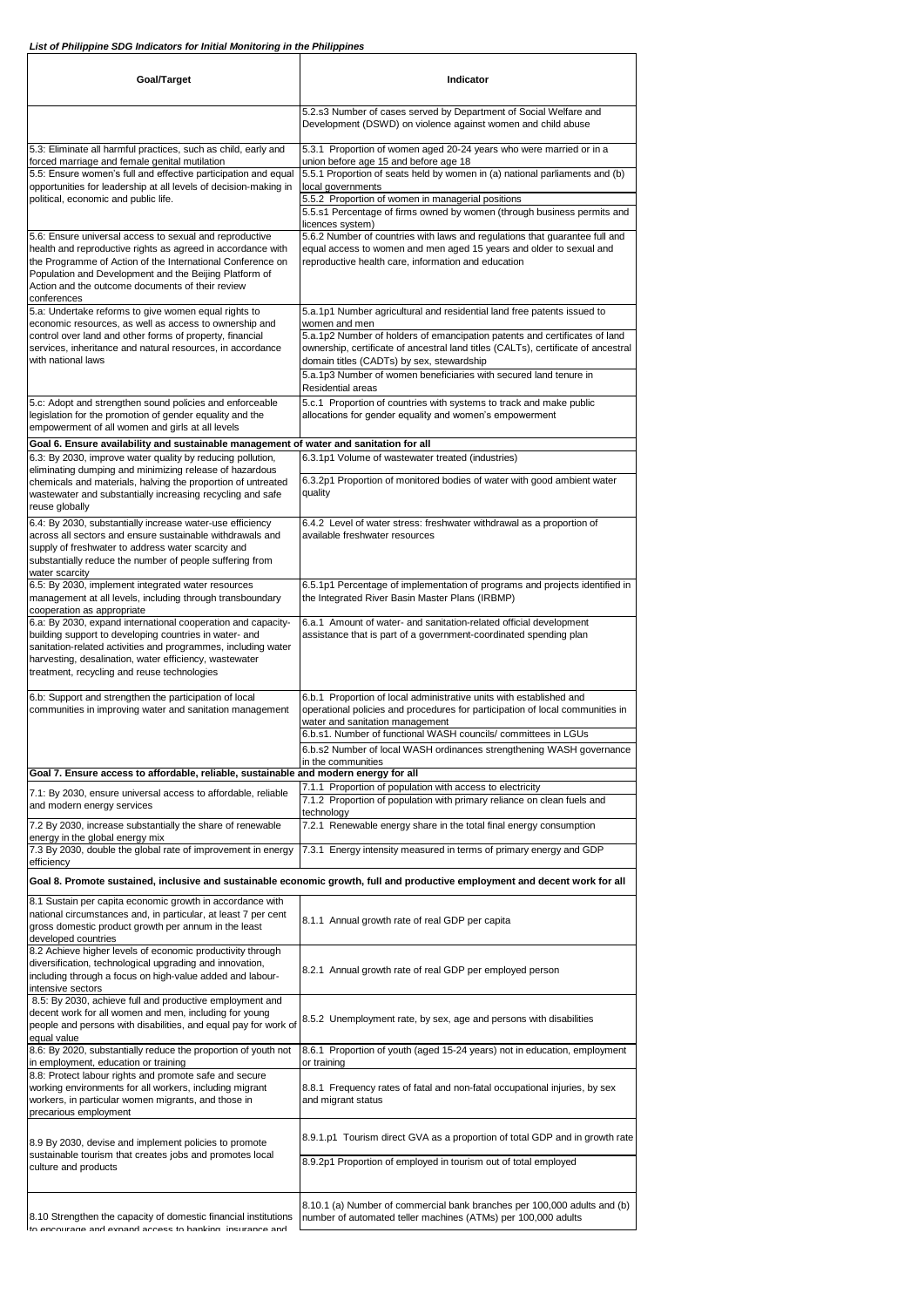| Goal/Target                                                                                                                                                                                                                                                                                                                                                                 | Indicator                                                                                                                                                                              |
|-----------------------------------------------------------------------------------------------------------------------------------------------------------------------------------------------------------------------------------------------------------------------------------------------------------------------------------------------------------------------------|----------------------------------------------------------------------------------------------------------------------------------------------------------------------------------------|
| το υπουαιασε απα υχραπα αυσοσσ<br>financial services for all                                                                                                                                                                                                                                                                                                                | 8.10.2 Proportion of adults (15 years and older) with an account at a bank<br>or other financial institution or with a mobile-money-service provider                                   |
| Goal 9. Build resilient infrastructure, promote inclusive and sustainable industrialization and foster innovation<br>9.1 Develop quality, reliable, sustainable and resilient<br>infrastructure, including regional and trans-border<br>infrastructure, to support economic development and human<br>well-being, with a focus on affordable and equitable access<br>for all | 9.1.2 Passenger and freight volumes, by mode of transport                                                                                                                              |
| 9.2 Promote inclusive and sustainable industrialization and, by<br>2030, significantly raise industry's share of employment and<br>gross domestic product, in line with national circumstances,                                                                                                                                                                             | 9.2.1 Manufacturing value added as a proportion of GDP and per capita<br>9.2.2 Manufacturing employment as a proportion of total employment                                            |
| and double its share in least developed countries                                                                                                                                                                                                                                                                                                                           |                                                                                                                                                                                        |
| 9.5 Enhance scientific research, upgrade the technological<br>capabilities of industrial sectors in all countries, in particular<br>developing countries, including, by 2030, encouraging<br>innovation and substantially increasing the number of<br>research and development workers per 1 million people and<br>public and private research and development spending     | 9.5.1 Research and development expenditure as a proportion of GDP                                                                                                                      |
| 9.a Facilitate sustainable and resilient infrastructure<br>development in developing countries through enhanced<br>financial, technological and technical support to African<br>countries, least developed countries, landlocked developing<br>countries and small island developing States                                                                                 | 9.a.1 Total official international support (official development assistance plus<br>other official flows) to infrastructure                                                            |
| Goal 10. Reduce inequality within and among countries<br>10.1 By 2030, progressively achieve and sustain income                                                                                                                                                                                                                                                             | 10.1.1 Growth rates of household expenditure or income per capita among                                                                                                                |
| growth of the bottom 40 per cent of the population at a rate<br>higher than the national average                                                                                                                                                                                                                                                                            | the bottom 40 per cent of the population and the total population                                                                                                                      |
| 10.2 By 2030, empower and promote the social, economic<br>and political inclusion of all, irrespective of age, sex, disability,<br>race, ethnicity, origin, religion or economic or other status                                                                                                                                                                            | 10.2.1 Proportion of people living below 50 per cent of median income, by<br>age, sex and persons with disabilities                                                                    |
| 10.4 Adopt policies, especially fiscal, wage and social<br>protection policies, and progressively achieve greater equality                                                                                                                                                                                                                                                  | 10.4.1 Labour share of GDP, comprising wages and social protection<br>transfers                                                                                                        |
| 10.5 Improve the regulation and monitoring of global financial<br>markets and institutions and strengthen the implementation of<br>such regulations                                                                                                                                                                                                                         | 10.5.1 Financial Soundness Indicators                                                                                                                                                  |
| 10.6: Ensure enhanced representation and voice for<br>developing countries in decision-making in global international<br>economic and financial institutions in order to deliver more<br>effective, credible, accountable and legitimate institutions                                                                                                                       | 10.6.1 Proportion of members and voting rights of developing countries in<br>international organizations                                                                               |
| 10.a Implement the principle of special and differential<br>treatment for developing countries, in particular least<br>developed countries, in accordance with World Trade<br>Organization agreements                                                                                                                                                                       | 10.a.1 Proportion of tariff lines applied to imports from least developed<br>countries and developing countries with zero-tariff                                                       |
| 10.b Encourage official development assistance and financial<br>flows, including foreign direct investment, to States where the<br>need is greatest, in particular least developed countries,<br>African countries, small island developing States and<br>landlocked developing countries, in accordance with their<br>national plans and programmes                        | 10.b.1 Total resource flows for development, by recipient and donor<br>countries and type of flow (e.g. official development assistance, foreign<br>direct investment and other flows) |
| Goal 11. Make cities and human settlements inclusive, safe, resilient and sustainable<br>11.1: By 2030, ensure access for all to adequate, safe and                                                                                                                                                                                                                         | 11.1.1 p1 Proportion of urban population living in slums, informal settlements                                                                                                         |
| affordable housing and basic services and upgrade slums                                                                                                                                                                                                                                                                                                                     | or inadequate housing decreased (p. 12-7)                                                                                                                                              |
| 11.5 By 2030, significantly reduce the number of deaths and<br>the number of people affected and substantially decrease the<br>direct economic losses relative to global gross domestic<br>product caused by disasters, including water-related<br>disasters, with a focus on protecting the poor and people in                                                             | 11.5.1 Number of deaths, missing persons and directly<br>affected persons attributed to disasters per 100,000<br>population                                                            |
| vulnerable situations<br>11.6: By 2030, reduce the adverse per capita environmental<br>impact of cities, including by paying special attention to air<br>quality and municipal and other waste management                                                                                                                                                                   | 11.6.2p1 Percentage of highly urbanized and other major urban centers<br>within ambient air quality guidelines value increased                                                         |
| 11.b By 2020, substantially increase the number of cities and<br>human settlements adopting and implementing integrated<br>policies and plans towards inclusion, resource efficiency,<br>mitigation and adaptation to climate change, resilience to<br>disasters, and develop and implement, in line with the Sendai                                                        | 11.b.1 Number of countries that adopt and implement national disaster risk<br>reduction strategies in line with the Sendai Framework for Disaster Risk<br>Reduction 2015-2030          |
| Framework for Disaster Risk Reduction 2015-2030, holistic<br>disaster risk management at all levels                                                                                                                                                                                                                                                                         | 11.b.2 Proportion of local governments that adopt and implement local<br>disaster risk reduction strategies in line with national disaster risk reduction<br>strategies                |
| Goal 12. Ensure sustainable consumption and production patterns<br>12.4 By 2020, achieve the environmentally sound                                                                                                                                                                                                                                                          | 12.4.2 Hazardous waste generated per capita and proportion of hazardous                                                                                                                |
| management of chemicals and all wastes throughout their life<br>cycle, in accordance with agreed international frameworks,<br>and significantly reduce their release to air, water and soil in<br>order to minimize their adverse impacts on human health and<br>the environment                                                                                            | waste treated, by type of treatment                                                                                                                                                    |
| Goal 13. Take urgent action to combat climate change and its impacts<br>13.1 Strengthen resilience and adaptive capacity to climate-                                                                                                                                                                                                                                        | 13.1.1 Number of deaths, missing persons and directly                                                                                                                                  |
| related hazards and natural disasters in all countries                                                                                                                                                                                                                                                                                                                      | affected persons attributed to disasters per 100,000<br>population                                                                                                                     |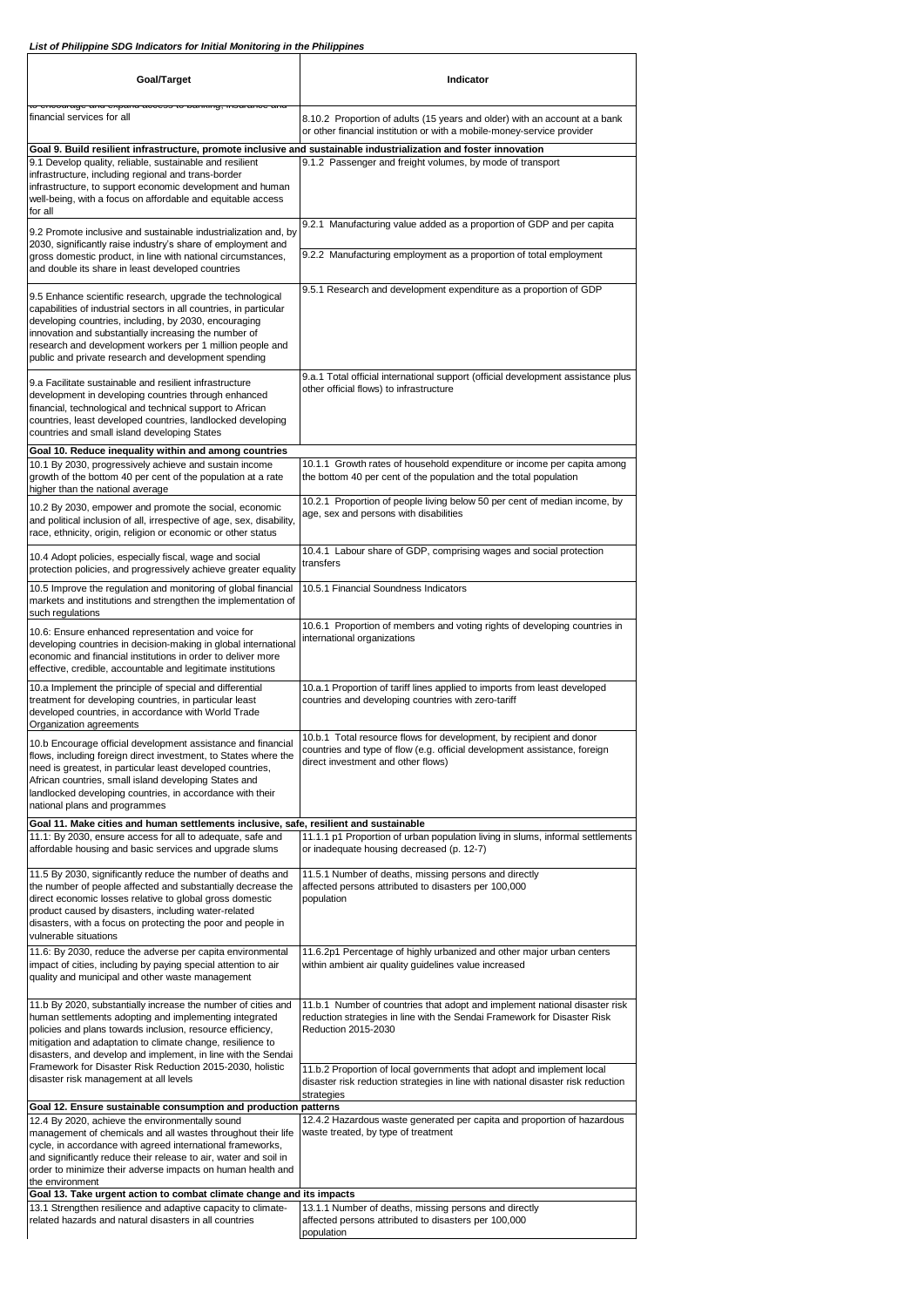| Goal/Target                                                                                                                                                                                                                                                | Indicator                                                                                                                                                                                                                                                                                                                                                                                                                                                                                            |
|------------------------------------------------------------------------------------------------------------------------------------------------------------------------------------------------------------------------------------------------------------|------------------------------------------------------------------------------------------------------------------------------------------------------------------------------------------------------------------------------------------------------------------------------------------------------------------------------------------------------------------------------------------------------------------------------------------------------------------------------------------------------|
|                                                                                                                                                                                                                                                            | 13.1.2 Number of countries that adopt and implement national disaster risk<br>reduction strategies in line with the Sendai Framework for Disaster Risk<br>Reduction 2015-2030                                                                                                                                                                                                                                                                                                                        |
|                                                                                                                                                                                                                                                            | 13.1.3 Proportion of local governments that adopt and implement local<br>disaster risk reduction strategies in line with national disaster risk reduction<br>strategies                                                                                                                                                                                                                                                                                                                              |
| 13.2: Integrate climate change measures into national<br>policies, strategies and planning                                                                                                                                                                 | 13.2.1 Number of countries that have communicated the establishment or<br>operationalization of an integrated policy/strategy/plan which increases their<br>ability to adapt to the adverse impacts of climate change, and foster climate<br>resilience and low greenhouse gas emissions development in a manner that<br>does not threaten food production (including a national adaptation plan,<br>nationally determined contribution, national communication, biennial update<br>report or other) |
| Goal 14. Conserve and sustainably use the oceans, seas and marine resources for sustainable development                                                                                                                                                    |                                                                                                                                                                                                                                                                                                                                                                                                                                                                                                      |
| 14.5: By 2020, conserve at least 10 per cent of coastal and<br>marine areas, consistent with national and international law<br>and based on the best available scientific information                                                                      | 14.5.1 Coverage of protected areas in relation to marine areas                                                                                                                                                                                                                                                                                                                                                                                                                                       |
| desertification, and halt and reverse land degradation and halt biodiversity loss                                                                                                                                                                          | Goal 15. Protect, restore and promote sustainable use of terrestrial ecosystems, sustainably manage forests, combat                                                                                                                                                                                                                                                                                                                                                                                  |
| 15.1: By 2020, ensure the conservation, restoration and<br>sustainable use of terrestrial and inland freshwater                                                                                                                                            | 15.1.1 Forest area as a proportion of total land area                                                                                                                                                                                                                                                                                                                                                                                                                                                |
| ecosystems and their services, in particular forests, wetlands,<br>mountains and drylands, in line with obligations under                                                                                                                                  | 15.1.2 Proportion of important sites for terrestrial and freshwater<br>biodiversity that are covered by protected areas, by ecosystem type                                                                                                                                                                                                                                                                                                                                                           |
| 15.2: By 2020, promote the implementation of sustainable                                                                                                                                                                                                   | 15.2.1 Progress towards sustainable forest management                                                                                                                                                                                                                                                                                                                                                                                                                                                |
| management of all types of forests, halt deforestation, restore<br>degraded forests and substantially increase afforestation and<br>reforestation globally                                                                                                 |                                                                                                                                                                                                                                                                                                                                                                                                                                                                                                      |
| 15.3: By 2030, combat desertification, restore degraded land<br>and soil, including land affected by desertification, drought and<br>floods, and strive to achieve a land degradation-neutral world                                                        | 15.3.1p1 Forest Cover Change (from close to open forest)                                                                                                                                                                                                                                                                                                                                                                                                                                             |
| 15.5: Take urgent and significant action to reduce the<br>degradation of natural habitats, halt the loss of biodiversity<br>and, by 2020, protect and prevent the extinction of threatened<br>species                                                      | 15.5.1 Red List Index                                                                                                                                                                                                                                                                                                                                                                                                                                                                                |
| 15.6: Promote fair and equitable sharing of the benefits<br>arising from the utilization of genetic resources and promote<br>appropriate access to such resources, as internationally<br>agreed                                                            | 15.6.1 Number of countries that have adopted legislative, administrative and<br>policy frameworks to ensure fair and equitable sharing of benefits                                                                                                                                                                                                                                                                                                                                                   |
| 15.7: Take urgent action to end poaching and trafficking of<br>protected species of flora and fauna and address both<br>demand and supply of illegal wildlife products                                                                                     | 15.7.1 Proportion of traded wildlife that was poached or illicitly trafficked<br>Indicator is also found in SDG 15.c.1.                                                                                                                                                                                                                                                                                                                                                                              |
| 15.9 By 2020, integrate ecosystem and biodiversity values<br>into national and local planning, development processes,<br>poverty reduction strategies and accounts                                                                                         | 15.9.1 Progress towards national targets established in accordance with<br>Aichi Biodiversity Target 2 of the Strategic Plan for Biodiversity 2011-2020                                                                                                                                                                                                                                                                                                                                              |
| 15.a: Mobilize and significantly increase financial resources<br>from all sources to conserve and sustainably use biodiversity<br>and ecosystems                                                                                                           | 15.a.1 Official development assistance and public expenditure on<br>conservation and sustainable use of biodiversity and ecosystems<br>Indicator is also found in SDG 15.b.1.                                                                                                                                                                                                                                                                                                                        |
| 15.b: Mobilize significant resources from all sources and at all<br>levels to finance sustainable forest management and provide<br>adequate incentives to developing countries to advance such<br>management, including for conservation and reforestation | 15.b.1 Official development assistance and public expenditure on<br>conservation and sustainable use of biodiversity and ecosystems<br>Indicator is also found in SDG 15.b.1.                                                                                                                                                                                                                                                                                                                        |
| 15.c Enhance global support for efforts to combat poaching<br>and trafficking of protected species, including by increasing<br>the capacity of local communities to pursue sustainable                                                                     | 15.c.1 Proportion of traded wildlife that was poached or illicitly trafficked                                                                                                                                                                                                                                                                                                                                                                                                                        |
| livelihood opportunities                                                                                                                                                                                                                                   | Goal 16. Promote peaceful and inclusive societies for sustainable development, provide access to justice for all and build                                                                                                                                                                                                                                                                                                                                                                           |
| effective, accountable and inclusive institutions at all levels<br>16.1: Significantly reduce all forms of violence and related                                                                                                                            | 16.1.1 Number of victims of intentional homicide per 100,000 population by                                                                                                                                                                                                                                                                                                                                                                                                                           |
| death rates everywhere                                                                                                                                                                                                                                     | sex and by age                                                                                                                                                                                                                                                                                                                                                                                                                                                                                       |
|                                                                                                                                                                                                                                                            | 16.1.s1 Number of murder cases<br>16.1.s2 Monthly average index crime rate                                                                                                                                                                                                                                                                                                                                                                                                                           |
| 16.5: Substantially reduce corruption and bribery in all their<br>forms                                                                                                                                                                                    | 16.5.1 Proportion of households who had at least one contact with a public<br>official and who paid a bribe to a public official, or were asked for a bribe by<br>those public officials during the previous 12 months                                                                                                                                                                                                                                                                               |
| 16.6 Develop effective, accountable and transparent<br>institutions at all levels                                                                                                                                                                          | 16.6.1 Primary government expenditures as a proportion of original<br>approved budget, by sector (or by budget codes or similar)                                                                                                                                                                                                                                                                                                                                                                     |
| 16.7: Ensure responsive, inclusive, participatory and<br>representative decision-making at all levels                                                                                                                                                      | 16.7.1 Proportions of positions (by sex, age, persons with disabilities and<br>population groups) in public institutions (national and local legislatures, public<br>service, and judiciary) compared to national distributions                                                                                                                                                                                                                                                                      |
| 16.8: Broaden and strengthen the participation of developing<br>countries in the institutions of global governance                                                                                                                                         | 16.8.1 Proportion of members and voting rights of developing countries in<br>international organizations                                                                                                                                                                                                                                                                                                                                                                                             |
| 16.9: By 2030, provide legal identity for all, including birth<br>registration                                                                                                                                                                             | 16.9.1 Proportion of children under 5 years of age whose births have been<br>registered with a civil authority, by age                                                                                                                                                                                                                                                                                                                                                                               |
| 16.10: Ensure public access to information, and protect<br>fundamental freedoms, in accordance with national legislation<br>and international agreements                                                                                                   | 16.10.2 Number of countries that adopt and implement constitutional,<br>statutory and/or policy guarantees for public access to information                                                                                                                                                                                                                                                                                                                                                          |
| 16.a Strengthen relevant national institutions, including<br>through international cooperation, for building capacity at all<br>levels, in particular in developing countries, to prevent<br>violence and combat terrorism and crime                       | 16.a.1 Existence of independent national human rights institutions in<br>compliance with the Paris Principles                                                                                                                                                                                                                                                                                                                                                                                        |
|                                                                                                                                                                                                                                                            | Goal 17. Strengthen the means of implementation and revitalize the Global Partnership for Sustainable Development                                                                                                                                                                                                                                                                                                                                                                                    |
| 17.1 Strengthen domestic resource mobilization, including<br>through international support to developing countries, to                                                                                                                                     | 17.1.1 Total government revenue as a proportion of GDP, by source<br>17.1.2 Proportion of domestic budget funded by domestic taxes                                                                                                                                                                                                                                                                                                                                                                   |